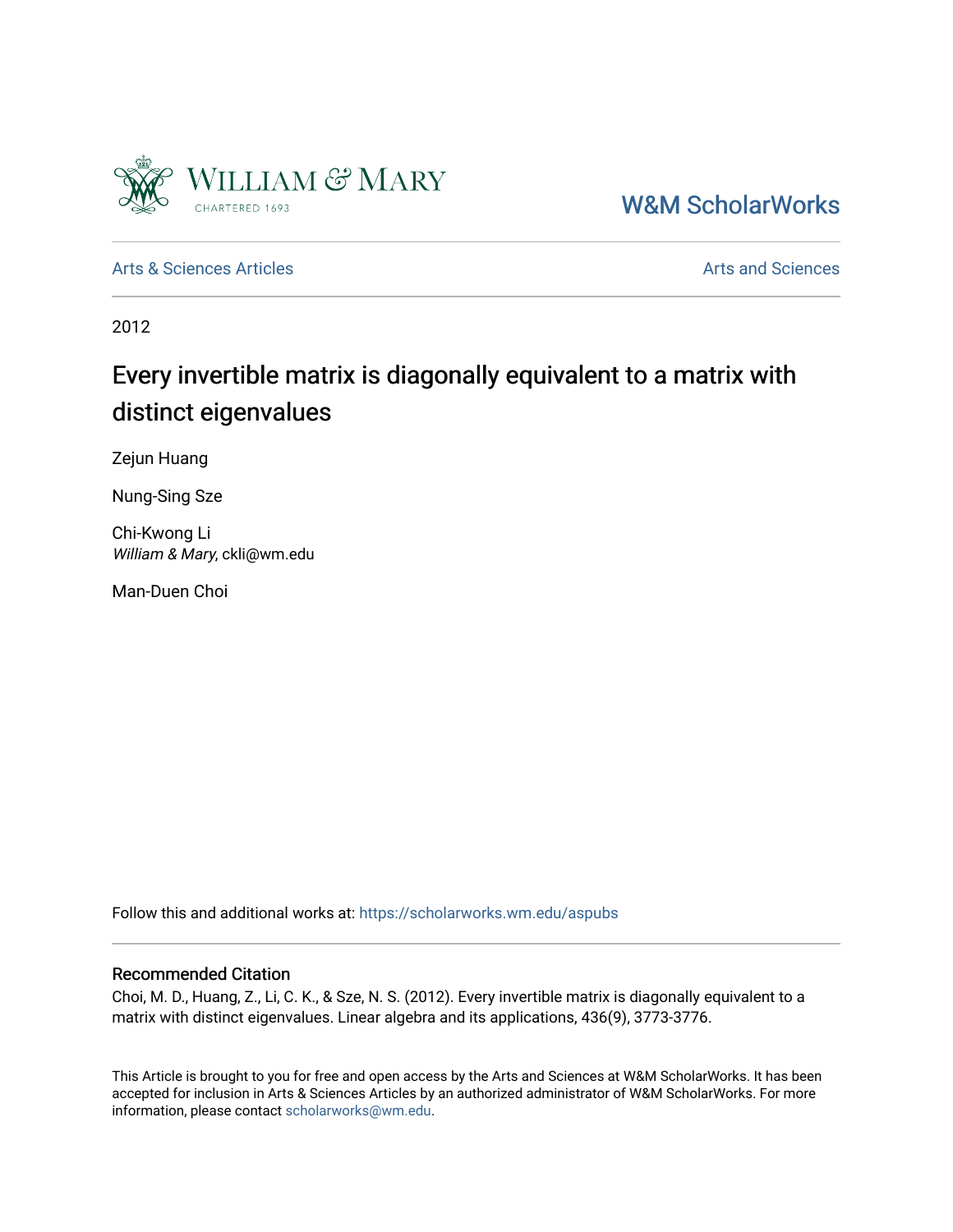### [Linear Algebra and its Applications 436 \(2012\) 3773–3776](http://dx.doi.org/10.1016/j.laa.2011.12.010)



## Every invertible matrix is diagonally equivalent to a matrix with distinct eigenvalues

Man-Duen Choi<sup>a</sup>, Zejun Huang <sup>b</sup>, Chi-Kwong Li<sup>c,1</sup>, Nung-Sing Sze<sup>b,\*</sup>

<sup>a</sup> *Department of Mathematics, University of Toronto, Toronto, Ontario, Canada M5S 2E4*

<sup>b</sup> *Department of Applied Mathematics, The Hong Kong Polytechnic University, Hung Hom, Kowloon, Hong Kong*

<sup>c</sup> *Department of Mathematics, College of William & Mary, Williamsburg, VA 23187-8795, USA*

### ARTICLE INFO ABSTRACT

*Article history:* Received 6 November 2011 Accepted 7 December 2011 Available online 20 January 2012

Submitted by R.A. Brualdi

*AMS classification:* 15A18

*Keywords:* Invertible matrices Diagonal matrices Distinct eigenvalues

We show that for every invertible  $n \times n$  complex matrix A there is an  $n \times n$  diagonal invertible *D* such that *AD* has distinct eigenvalues. Using this result, we affirm a conjecture of Feng, Li, and Huang that an  $n \times n$  matrix is not diagonally equivalent to a matrix with distinct eigenvalues if and only if it is singular and all its principal minors of size  $n - 1$  are zero.

© 2011 Elsevier Inc. All rights reserved.

### **1. Introduction**

Denote by  $M_n$  the set of  $n \times n$  complex matrices. In [\[1](#page-4-0)], the authors pointed out that matrices with distinct eigenvalues have many nice properties. They then raised the question whether every invertible matrix in *Mn* is diagonally equivalent to a matrix with distinct eigenvalues, and conjectured that a matrix in *Mn* is not diagonally equivalent to a matrix with distinct eigenvalues if and only if it is singular and every principal minor of size  $n - 1$  is zero. They provided a proof for matrices in  $M_n$  with

∗ Corresponding author.

*E-mail addresses:* choi@math.toronto.edu (M.-D. Choi), huangzejun@yahoo.cn (Z. Huang), ckli@math.wm.edu (C.-K. Li), raymond.sze@inet.polyu.edu.hk (N.-S. Sze).

<sup>1</sup> This research was done while he was visiting The Hong Kong University of Science & Technology in 2011 under the support of a Fulbright Fellowship. Li is an honorary professor of The University of Hong Kong, Taiyuan University of Technology, and Shanghai University.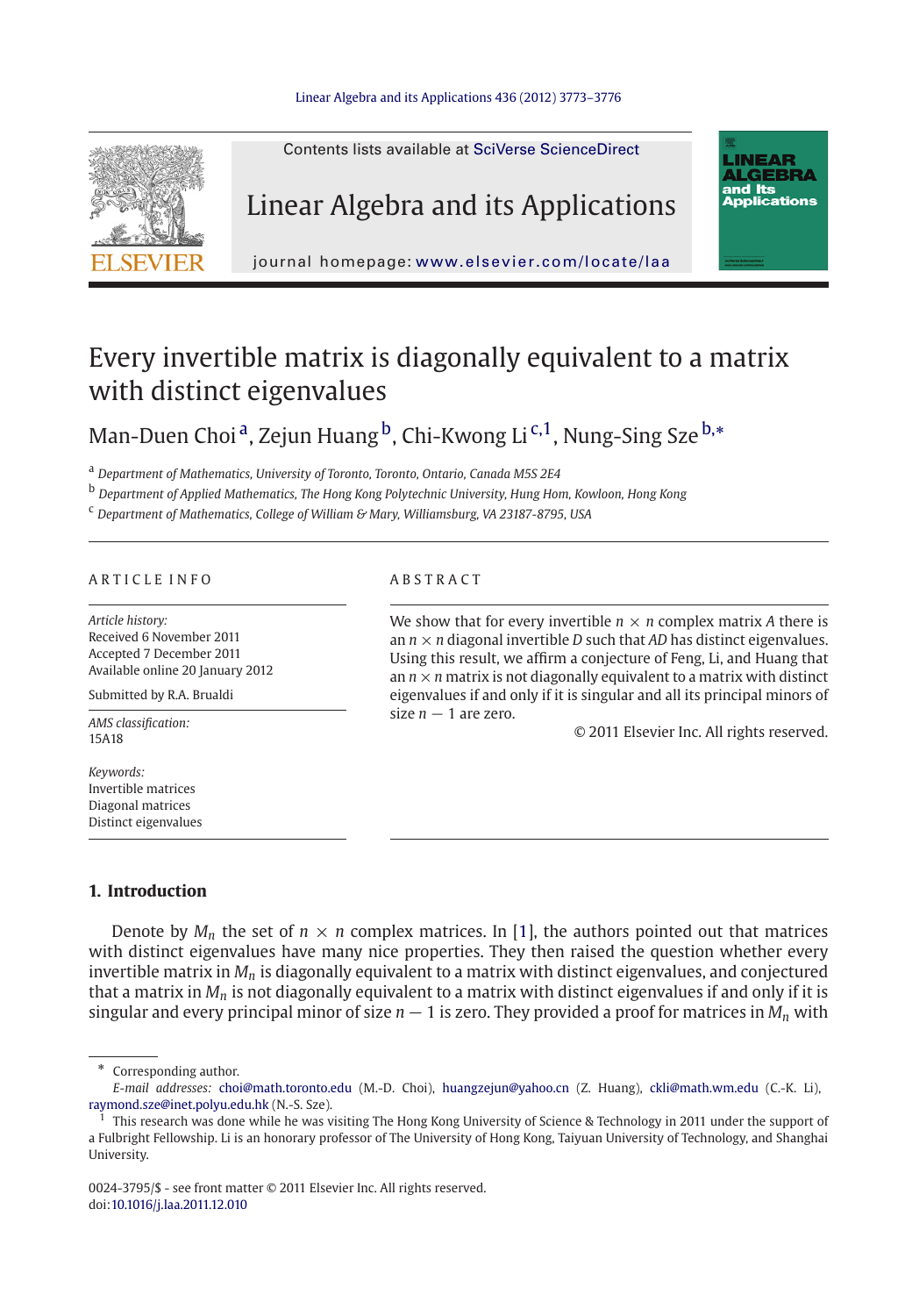<span id="page-2-0"></span> $n \leq 3$ , and demonstrated the complexity of the problem for matrices in  $M_4$  using their approach. In this note, we affirm their conjecture by proving the following theorem.

**Theorem 1.1.** *Suppose*  $A \text{ ∈ } M_n$  *is invertible. There is an invertible diagonal*  $D \text{ ∈ } M_n$  *such that AD has distinct eigenvalues.*

Once this result is proved, we have the following corollary.

**Corollary 1.2.** *Let*  $A \in M_n$ *. The following are equivalent.* 

(a) *A is not diagonally equivalent to a matrix with distinct eigenvalues.*

(b) *There is no diagonal matrix D such that AD has distinct eigenvalues.*

(c) *The matrix A is singular and all principal minors of size n* − 1 *are zero.*

**Proof.** The implication (a)⇒(b) is clear. Suppose condition (c) does not hold. Then either *A* is invertible or *A* has an invertible principal submatrix of size *n* − 1. Assume the former case holds. There is an invertible diagonal matrix *D* such that *AD* has distinct eigenvalues by Theorem [1.1.](#page-2-0) If the latter case holds, we may assume without loss of generality that the leading principal submatrix  $A_1 \in M_{n-1}$ is invertible. By Theorem [1.1,](#page-2-0) there is an invertible diagonal matrix  $D_1 \n\t\in M_{n-1}$  such that  $A_1D_1$  has distinct (nonzero) eigenvalues. Let  $D = D_1 \oplus [0]$ . Then AD has distinct eigenvalues including zero as an eigenvalue. Thus, (b) cannot hold. So, we have proved (a)  $\Rightarrow$  (b)  $\Rightarrow$  (c).

Recall that the characteristic polynomial of a matrix  $B \in M_n$  has the form  $det(xI_n - B) = x^n +$  $b_{n-1}x^{n-1}+b_{n-2}x^{n-2}+\cdots+b_1x+b_0$ , where  $(-1)^jb_{n-j}$  is the sum of  $j\times j$  principal minors of  $B$ . Suppose condition (c) holds. Since the principal minors of  $D_1AD_2$  are scalar multiples of the corresponding principal minors of *A*, then  $D_1AD_2$  has characteristic polynomial of the form det( $xI_n - D_1AD_2$ ) =  $x^n + a_{n-1}x^{n-1} + \cdots + a_2x^2$  so that 0 is a root with multiplicity at least two. Thus, *D*<sub>1</sub>*AD*<sub>2</sub> cannot have *n* distinct eigenvalues. So, the implication (c)  $\Rightarrow$  (a) is proved.  $\Box$ 

Note that the set of diagonal matrices is an *n*-dimensional subspace in *Mn*. We can extend Theorem [1.1](#page-2-0) to the following.

**Corollary 1.3.** *Suppose*  $V$  *is a subspace of matrices in*  $M_n$ *.* 

- (a) If there are invertible matrices R and S such that  $RVS = \{RXS : X \in V\}$  contains the subspace *of diagonal matrices, then for any invertible*  $A \in M_n$  *there is*  $X \in V$  *such that AX has distinct eigenvalues.*
- (b) *If there are invertible matrices R and S such that RXS has zero first row and zero last column for every*  $X \in V$ , then  $A = SR$  is invertible and AX is similar to RXS which cannot have distinct eigenvalues for *any*  $X \in V$ *.*

**Proof.** (a) Suppose *A* is invertible. Then there is a diagonal matrix *D* such that *S*−1*AR*−1*D* has dis-tinct eigenvalues by Theorem [1.1.](#page-2-0) Set  $X = R^{-1}DS^{-1} \in V$ . Notice that AX has distinct eigenvalues as  $S^{-1}(AX)S = S^{-1}(AR^{-1}DS^{-1})S = (S^{-1}AR^{-1})D$ .

Assertion (b) can be verified readily.  $\Box$ 

### **2. Proof of Theorem [1.1](#page-2-0)**

We will prove Theorem [1.1](#page-2-0) by induction on *n*. The result is clear if  $A \in M_1$ . Assume that the result holds for all  $k \times k$  invertible matrices with  $1 \leq k < n$ . Suppose  $A \in M_n$  is invertible. We consider two cases.

**Case 1.** If all  $k \times k$  principal minors of *A* are singular for  $k = 1, \ldots, n - 1$ , then the characteristic polynomial of *A* has the form  $x^n - a_0$  and has *n* distinct roots. So, the result holds with  $D = I_n$ .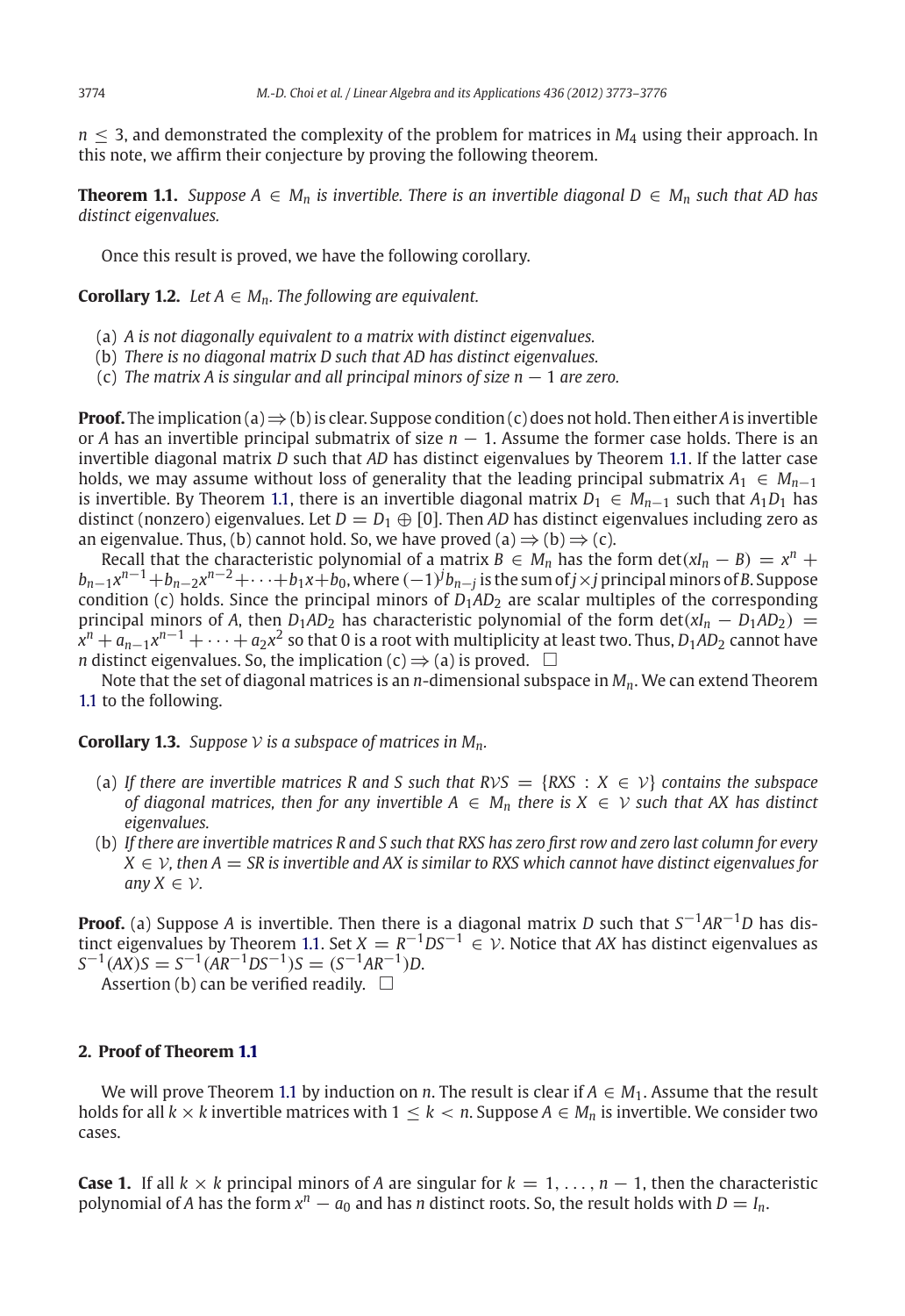**Case 2.** Suppose *A* has an invertible  $k \times k$  principal minor. Without loss of generality, we may assume that  $A =$  $\overline{a}$  $\mathbf{L}$ *A*<sup>11</sup> *A*<sup>12</sup> *A*<sup>21</sup> *A*<sup>22</sup>  $\overline{\phantom{a}}$ | such that  $A_{11}$  ∈  $M_k$  is invertible for some  $1 ≤ k < n$ . Then the

Schur complement of  $A_{22}$  equals  $B = A_{22} - A_{21}A_{11}^{-1}A_{12}$  which is invertible; see [\[2,](#page-4-1) pp. 21–22]. By induction assumption, there are diagonal invertible  $D_1 \in M_k$  and  $D_2 \in M_{n-k}$  such that each of  $A_{11}D_1$  and  $BD_2$  has distinct nonzero eigenvalues, say,  $\lambda_1, \ldots, \lambda_k$  and  $\lambda_{k+1}, \ldots, \lambda_n$ , respectively. Thus,  $A_{11}D_1$  and  $BD_2$  are diagonalizable and there are invertible  $S_1 \in M_k$  and  $S_2 \in M_{n-k}$  such that  $S_1A_{11}D_1S_1^{-1} = \Lambda_1 = \text{diag}(\lambda_1, \ldots, \lambda_k)$  and  $S_2BD_2S_2^{-1} = \Lambda_2 = \text{diag}(\lambda_{k+1}, \ldots, \lambda_n)$ . Let  $D_{r,s} = rD_1 \oplus sD_2$ . The proof is complete if one can find some suitable *r* and *s* so that *AD<sub>r</sub>*,*s* has distinct eigenvalues. Notice that *ADr*,*<sup>s</sup>* has the same eigenvalues as

$$
\tilde{A} = \begin{bmatrix} S_1 & 0 \\ 0 & sS_2 \end{bmatrix} \begin{bmatrix} I_k & 0 \\ -A_{21}A_{11}^{-1} & I_{n-k} \end{bmatrix} AD_{r,s} \begin{bmatrix} I_k & 0 \\ A_{21}A_{11}^{-1} & I_{n-k} \end{bmatrix} \begin{bmatrix} S_1^{-1} & 0 \\ 0 & s^{-1}S_2^{-1} \end{bmatrix}
$$

$$
= \begin{bmatrix} r\Lambda_1 + sS_1A_{12}D_2A_{21}A_{11}^{-1}S_1^{-1} & S_1A_{12}D_2S_2^{-1} \\ s^2S_2BD_2A_{21}A_{11}^{-1}S_1^{-1} & s\Lambda_2 \end{bmatrix}.
$$

Denote by  $D(a, d)$  the closed disk in  $\mathbb C$  centered at *a* with radius  $d \geq 0$ . Suppose the  $k \times k$  matrix  $S_1A_{12}D_2A_{21}A_{11}^{-1}S_1^{-1}$  has diagonal entries  $\mu_1,\ldots,\mu_k$  and let

$$
d_1 = k \|S_1 A_{12} D_2 A_{21} A_{11}^{-1} S_1^{-1} \|
$$
,  $d_2 = (n-k) \|S_1 A_{12} D_2 S_2^{-1} \|$ , and  $d_3 = k \|S_2 B D_2 A_{21} A_{11}^{-1} S_1^{-1} \|$ ,

where  $\|\cdot\|$  is the operator norm. By Geršgorin disk result (see [\[2](#page-4-1), pp. 344–347]), the eigenvalues of  $\tilde{A}$ must lie in the union of the *n* Geršgorin disks, which is a subset of the union of *n* disks

$$
D(r\lambda_1 + s\mu_1, sd_1 + d_2), \ldots, D(r\lambda_k + s\mu_k, sd_1 + d_2), D(s\lambda_{k+1}, s^2d_3), \ldots, D(s\lambda_n, s^2d_3).
$$

We can choose sufficiently large  $r > 0$  and sufficiently small  $s > 0$  so that these disks are disjoint, and hence  $\tilde{A}$  has  $n$  disjoint Geršgorin disks. Then  $\tilde{A}$  has distinct eigenvalues.  $\;\;\Box$ 

We thank Editor Zhan for sending us the two related Refs. [\[3](#page-4-2)[,4\]](#page-4-3). In these papers, the author proved following. Suppose A is an  $n \times n$  matrix and  $a_1, \ldots, a_n$  are complex numbers. Then there is a diagonal matrix *E* such that  $A + E$  has eigenvalues  $a_1, \ldots, a_n$ . Moreover, if all principal minors of *A* are nonzero, then there is a diagonal matrix *D* such that *AD* has eigenvalues  $a_1, \ldots, a_n$ .

Note that the assumption on the principal minors of *A* is important in the second assertion. Obviously, if det(*A*) = 0, then one cannot find diagonal *D* such that *AD* has *n* nonzero eigenvalues. Even if we remove this obvious obstacle and assume that *A* is invertible, one may not be able to find diagonal *D* so that *AD* has prescribed eigenvalues. For example, if  $\{E_{1,1}, E_{1,2}, \ldots, E_{n,n}\}$  is the standard basis for  $M_n$  and  $A = E_{1,2} + \cdots + E_{n-1,n}$ , then the eigenvalues of *AD* always have the form *z*, *zw*, ..., *zw*<sup>n−1</sup> for some  $z \in \mathbb{C}$ , where *w* is the primitive *n*th root of unity.

It is interesting to determine the condition on *A* so that for any complex numbers  $a_1, \ldots, a_n$ , one can find a diagonal *D* such that *AD* has *a*1,..., *an* as eigenvalues.

### **Acknowledgments**

Research of Choi was supported by a NSERC grant. Research of Huang was supported by a HK RGC grant. Research of Li was supported by a USA NSF grant, and a HK RGC grant. Research of Sze was supported by HK RGC grants.